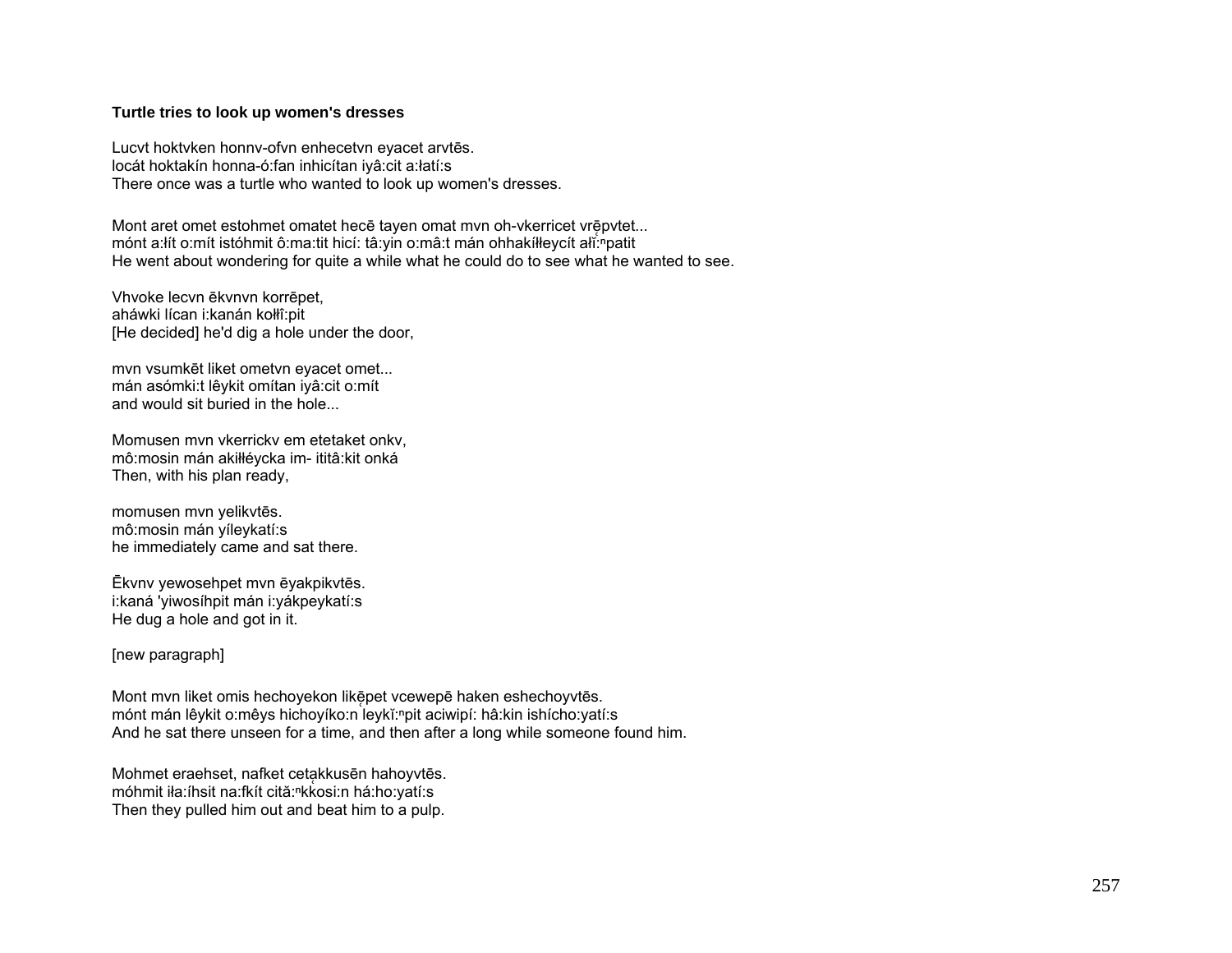Mont ervwihokvtēs. mónt iławéyho:katí:s And they threw him away.

Moman tvkoca-catucet enlasēpet omen, mo:mâ:n 'takoca:-ca:tocít inlá:si:pít o:mín Then a little red ant licked his wounds,

momusen mv lucv tat yvhiket okat: mô:mosin ma locá-ta:t yaheykít o:kâ:t and the turtle began to sing:

Cvte-li-li, catileyléy I come-come together,

Cvte-li-li, catileyléy I come-come together,

Cvte-sokoso, catisokosó: I shake-shake together,

Cvte-li-li, catileyléy I come-come together,

Cvte-sokoso, catisokosó: I shake-shake together,

maket liket. ma:kít lêykit he sang as he sat,

mv nafkē cetahkē ervwihokat omvlkvt etelikē pokēpet... ma na:fkí: citáhki: iławeyhô:ka:t omăl<sup>n</sup>kat itiléyki: pokî:pit and all the crushed and broken pieces they had thrown away came back together...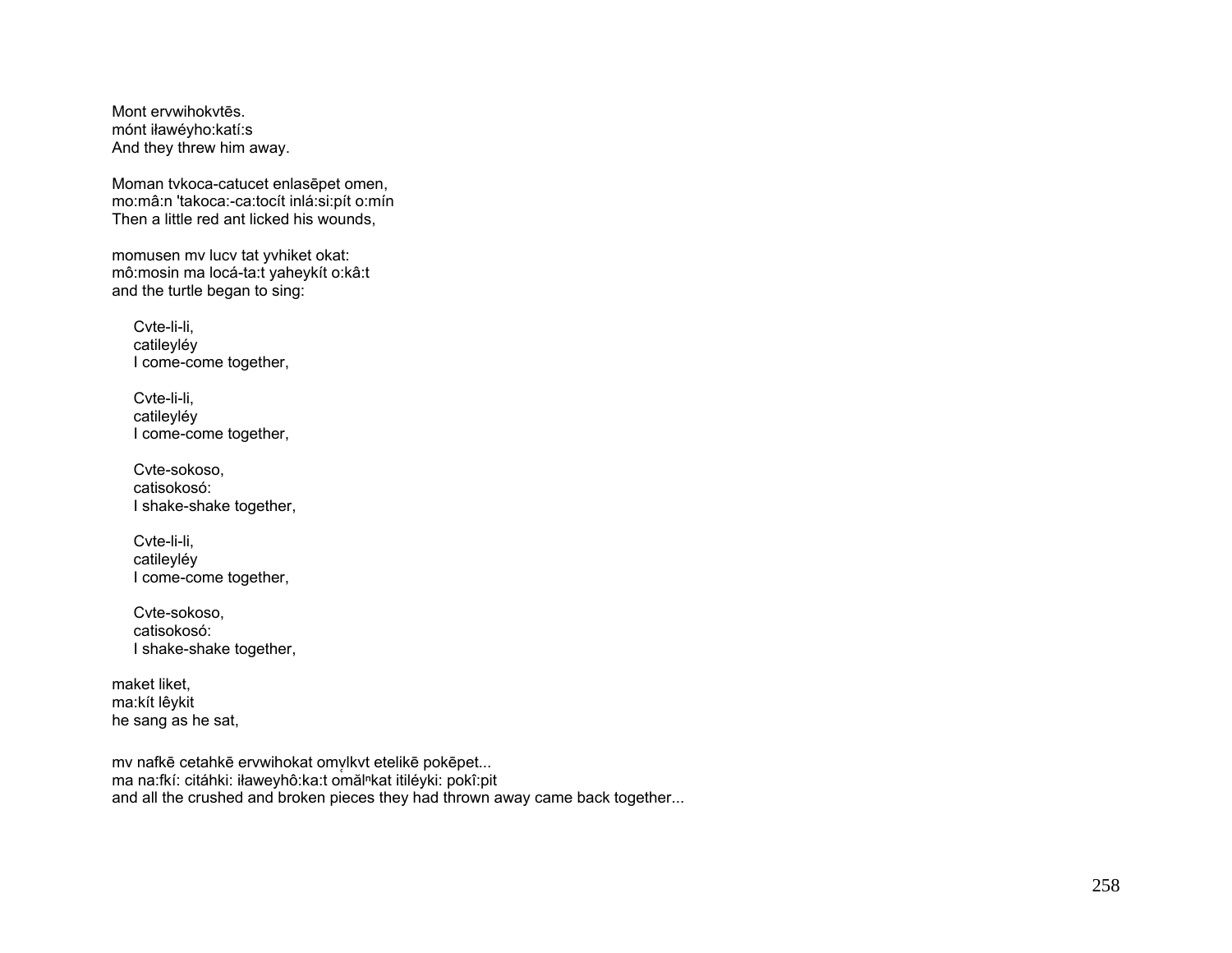Eravtēpet hvtvm keco elecvn mvn hvtvm matvpomēn yewosēpet, iła:atî:pit hatâm kicó ilícan mán hatâm ma:tapó:mi:n 'yiwosî:pit He came back and this time dug in the same way under the pounding bowl,

mvn akpikēpet omet... mán akpeykî:pit o:mít and got in...

Hvtvm mvn hoktvket vcen hocat, Heh! makē omēt vce tat hocēpet omhoyvntok, hatâm mán hoktakít acín ho:câ:t hEh ma:kí: ó:mi:t ací-ta:t hoci:pít ómho:yánto:k And when the women pounded the corn, it was customary for all the women to say Heh! as the corn was pounded,

mv mahokof, mv lucvt okat matvpomēn maket, Heh! Cena-esse! maket omen... ma má:ho:kô:f ma locát o:kâ:t ma:tapó:mi:n ma:kít hEh cina:-issî: ma:kít o:mín so when they said that, the turtle would repeat after them, Heh! Your body hair!...

Estvn naket okehaks? komet hopoyet omhoyis, ístan nâ:kit o:kihâ:ks kô:mit hopo:yít ómho:yêys Who is saying that? they wondered and looked around,

estvn okat kerrekot omet, wikvntot, ístan o:kâ:t kíłłikot o:mít weykántot but couldn't find where it was coming from and would quit [looking],

hvtvm vce hocēpat, hatâm ací hoci:pâ:t and when the pounding started

hvtvm, Heh! mahokof, matvpomēn maket okat hatâm hEh má:ho:kô:f ma:tapó:mi:n ma:kít o:kâ:t and they said Heh! again,

Heh! Cena-esse! makē̞pet omen... hEh cina:-issî: ma:kĭ:<sup>n</sup>pit o:mín he would repeat by saying, Heh! Your body hair!

Hopoyet omhoyvtētan, hopo:yít ómho:yatí:ta:n They searched,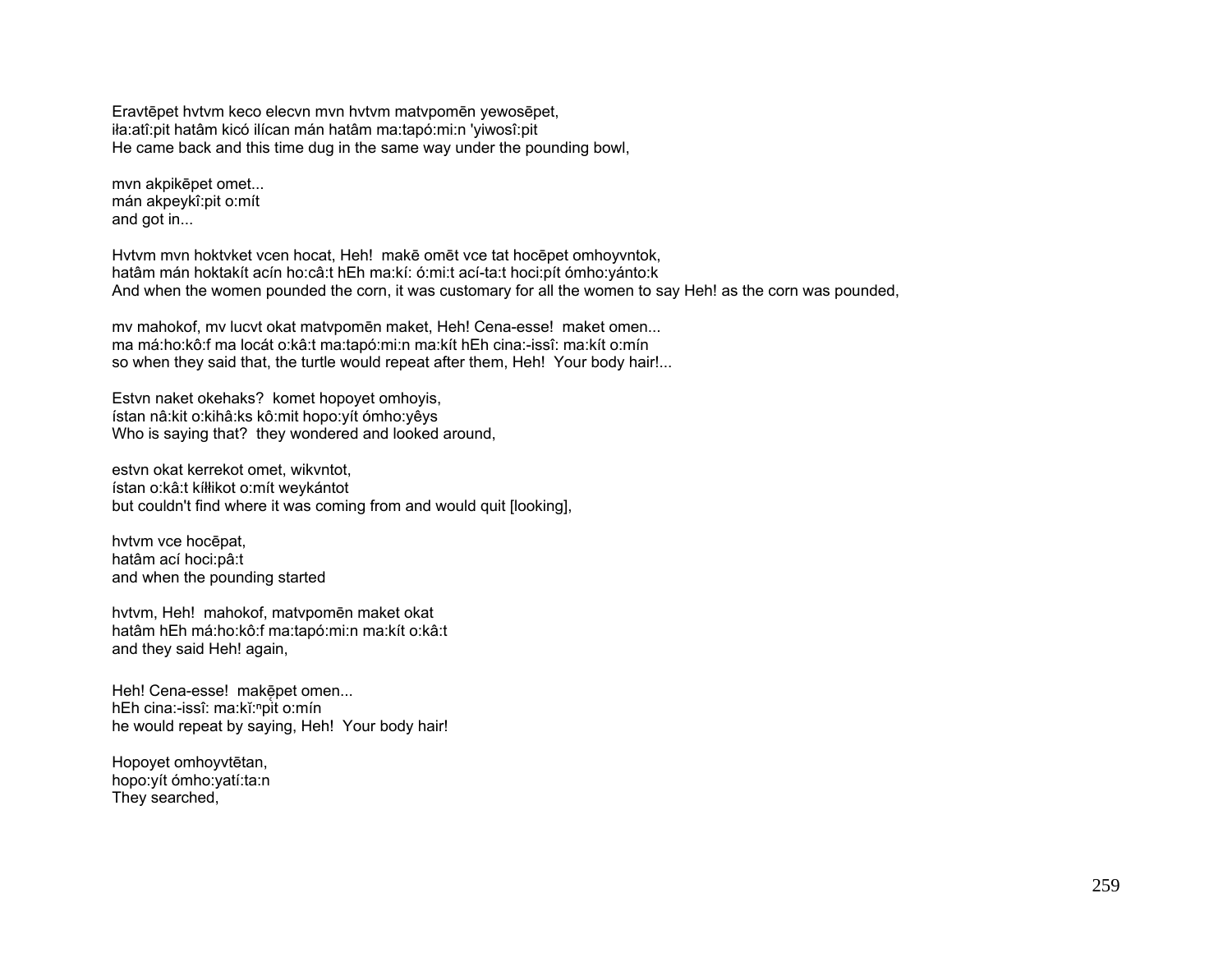mv keco huerat mahē omen okēpet omen, ma kicó hôyła:t má:hi: ô:min oki:pít o:mín and as it had come from around where the pounding bowl stood,

mv kecon vkuehoyan, ma kicón akoyhô:ya:n they moved it,

mv keco huerat mạhusan, ma kicó hôyła:t ma:<sup>n</sup>hosa:n and right where the pounding bowl stood,

ēkvnvn sofecepēt taklikēpet okehpvten eshehcet i:kanán soficipí:t takleykî:pit okíhpatin ishíhcit they found he had dug a deep place and had been down there saying those things,

momusen elēcetv komet omakat estomēcaket elēcvkē tayen omat maket lihocvtēs. mô:mosin ili:citá kô:mit oma:kâ:t istomí:ca:kít ilí:caki: tâ:yin o:mâ:t ma:kít leyhô:cati:s and then right away they wanted to know how they could kill him, so they held him captive.

[new paragraph]

Moman mv lucv arē nafkē cetahkē rvwihokvtē ētat omēpet omen mvn kerraket... mó:ma:n ma locá a:łí: na:fkí: citáhki: 'ławéyho:katí: i:tá:t omî:pit o:mín mán kiłłâ:kit Now they knew that this was the same turtle that was beaten, crushed to a pulp, and thrown away...

Momēn mvn nafket cetakkusēn hahyet ervwikakvtē ētan, mó:mi:n mán na:fkít cită:<sup>ⁿ</sup>kkosi:n háhyit iławéyka:katí: i:tá:n He was beaten to a pulp and thrown away,

hvtvm matat rvlvkēpet likēpet omehpvten kerraket omet, hatâm ma:tá:t 'łalakî:pit leykî:pit omíhpatin kiłłâ:kit o:mít and the same one had returned and was sitting there, they knew now,

estomēcēt omvkat elēcvkē tayat? kicet okakat... ístomi:cít ô:maka:t ilí:caki: tâ:ya:t keycít oka:kâ:t so they asked, How can we kill him?

'Lehayvn uewvn vcahnet, morehcet, mvn akpikvkēs, kihocen, 'lihá:yan óywan acáhnit mo:łíhcit mán ákpeykakí:s kéyho:cín Put water in a kettle, boil it, and put him in it, they said,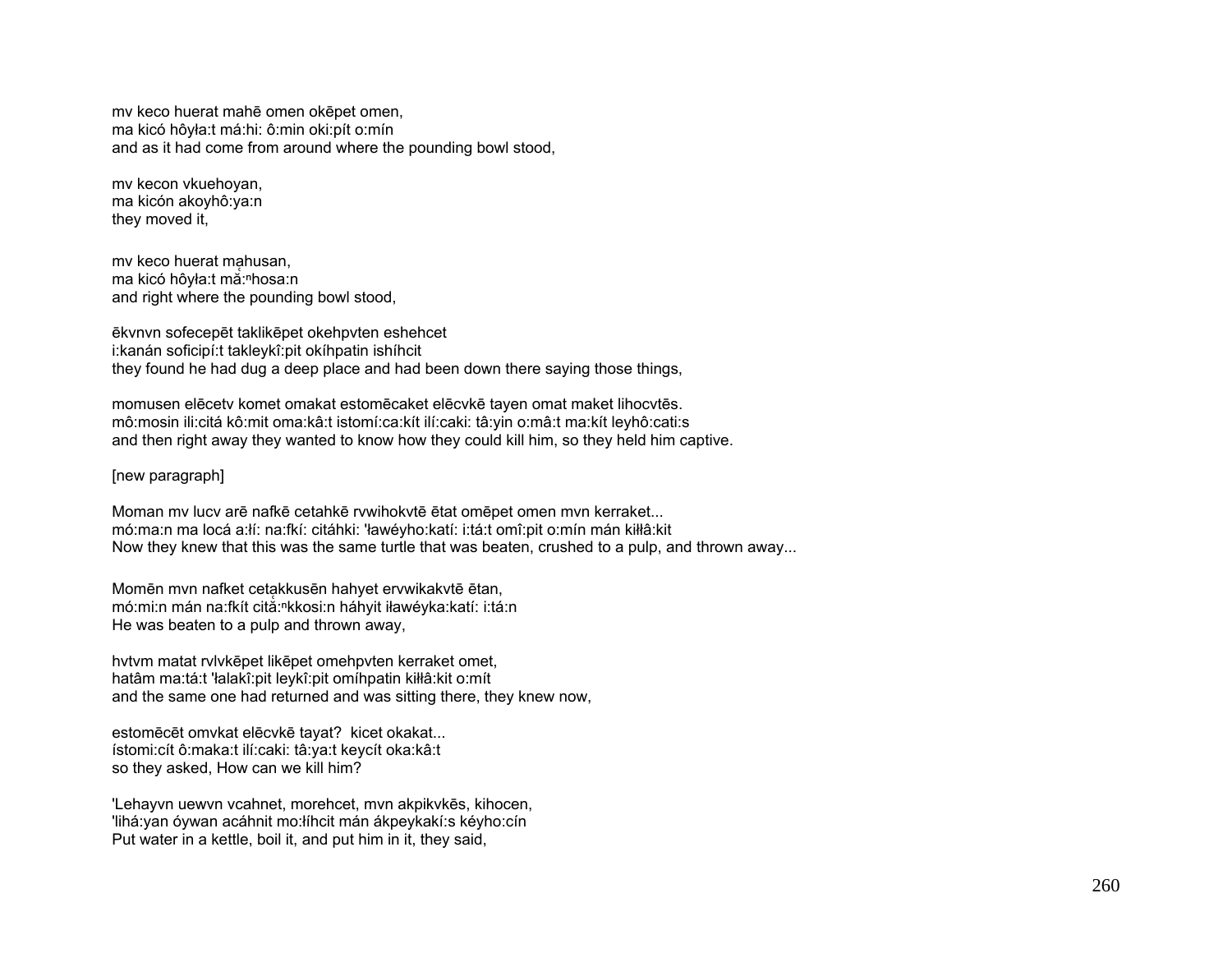okat, Momusat akhosēlit kvsvppuecvyēt omēs. o:kâ:t mô:mosa:t ákhosi:léyt kasáppoycayí:t ô:mi:s and he said, That's nothing. I can urinate in it and cool it off.

Naket mvtat 'svm estonkot omēs, makēpen, nâ:kit máta:t 'sam- istónkot o:mí:s má:ki:pín Things like that don't bother me, he said,

Mvo eston momēcēpis okēpēs, kont omet, maó ístó:n momí:ci:pêys oki:pí:s kônt o:mít so they thought, He just might be able to do what he said,

estomēcetv kerrekot licet omet... istomi:citá kíłłikot lêycit o:mít and didn't know what to do with him as they kept him...

Hvtvm okat, Totkvn taklicvkēs! kicaken... hatâm o:kâ:t tó:tkan tákleycakí:s kéyca:kín Again they said, Let's put him in the fire!

Mvo, takhosēlit vslēcvyēt omēs, mvo, kicen, maó tákhosi:léyt ásli:cayí:t ô:mi:s maó keycín I can also urinate on the fire and put it out, he said,

Mvo estvn momēcepē tayusēt os, kicaket, estomēcetv kerrekot licaken... maó ístan momi:cipí: tă: vosi:t ô:s kéyca:kít istomi:citá kíłłikot leycâ:kin so they said, He just might be able to do it, and didn't know what to do with him as they kept him...

Okat, Ena-essen lehmet, cvnocihcet, uewvn resvcakwihokan, calusats, maket omen, o:kâ:t ina:-íssin líhmit canocéyhcit óywan 'łisacakweyhô:ka:n ca:losâ:ts ma:kít o:mín Then he said, Pluck out your body hair, put it around my neck, throw me in the water, and I'll die,

hoktvket alehmet, enocihcet, uewvn eresakwikakvtēs. hoktakít a:líhmit inocéyhcit óywan iłisakwéyka:katí:s and the women plucked out their body hair, put it around his neck, and threw him in the water.

[new paragraph]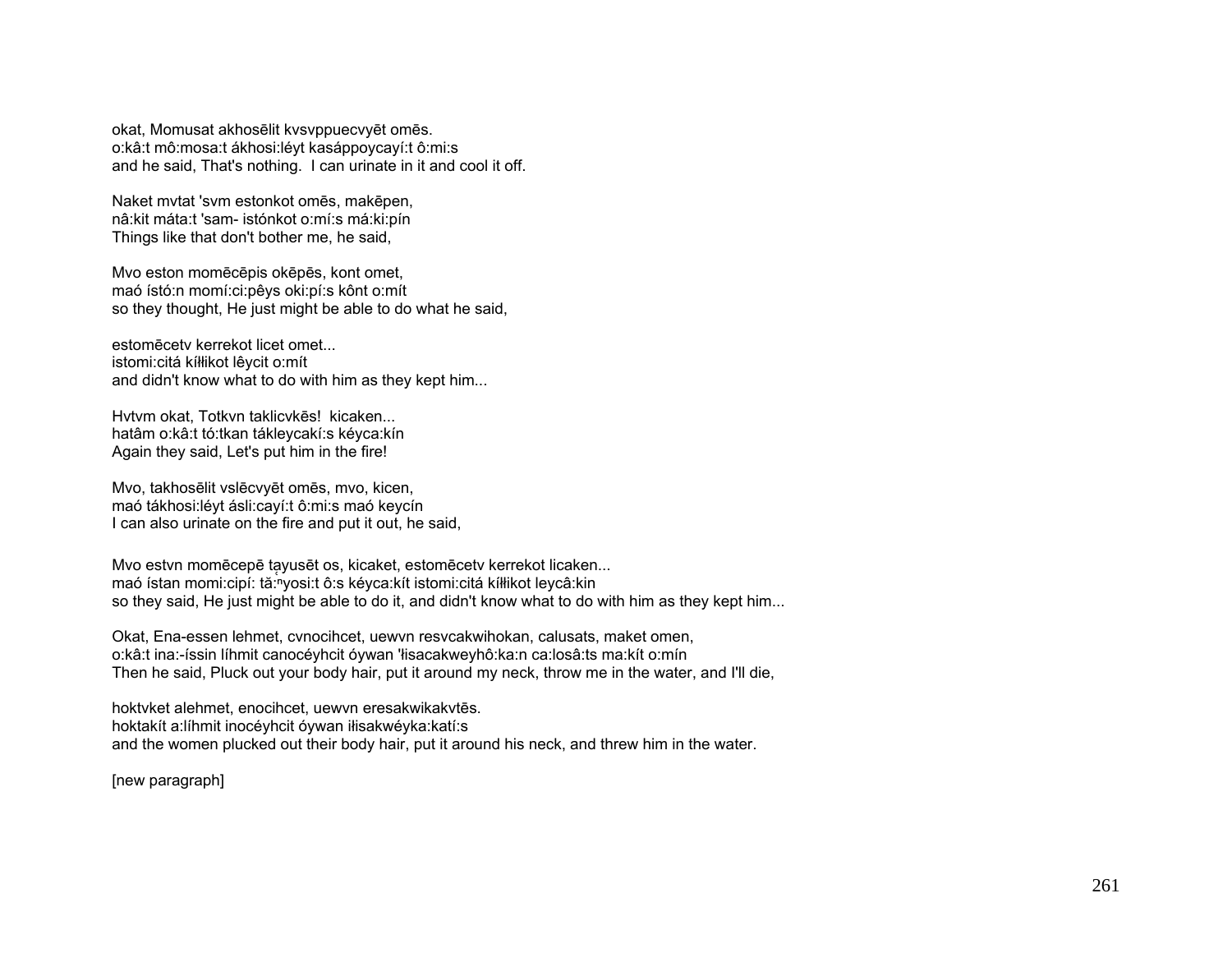Momen uewv ofvn 'sakcēyiyet oksētecicet 'svyēpet 'sak-vhopvyēcehpet eresak-osiyet mo:mín óywa ó:fan sakci:yêyyit oksí:ticeycít 'sáyi:pít sakkahopayi:cíhpit iłisakkosêyyit Then he went into the water creating a wake across the top, went a long way out,

tvpalvn resossen hecaket ehvnaket okat... tapá:lan łíso:ssín hicâ:kit ihána:kít o:kâ:t and seeing him come out on the opposite bank, they scolded him[14]...

Mvn momēn cvmēhocen omat, calusats! mahken... mán mó:mi:n camí:ho:cín o:mâ:t ca:losâ:ts máhkin When they do that to me, I just die! he said...

Mvtis nokkētut omis alehmēt enocihcēs estomis kont... matéys nókki:tot o:mêys a:líhmi:t inocéyhci:s istô:meys kônt It really does hurt, though, to pluck [hair] out, and we did it and hung it around his neck, thinking it had to be...

Mvn kvyaklē ont resosset okēs ta! kicaken... mán kayâ:kli: ônt łíso:ssít o:kí:s tá kéyca:kín Look at that bowlegged thing, they said, coming out over there saying that!

Mv 'secohcemkvyē escvkvyaklate mvn cvkvyaklētut omētvnks! mahket, ma 'sicohcimkayi: iscakáya:klâ:ti mán cakáya:kli:tót o:mí:tanks máhkit I bow my legs when I climb up on you! he said,

Walose, walose kahi! mahket, 'svyēpvtēs. wa:losí wa:losí ka:héy máhkit sáyi:patí:s and said Wa-lo-si Wa-lo-si ka-hay! as he left with the hair.

[new paragraph]

Mont mvn nake ennucepēt 'sarof, mónt mán nâ:ki innocipí:t sa:łô:f As the turtle was going around with the thing around his neck,

wotkot 'svfaccvtēs. wó:tkot sáfa:ccatí:s a raccoon met him.

Mont em pohen, Este 'mvretvn estenheckēpēt os, kicen... mónt ím- po:hín ísti 'małítan istinhícki:pí:t ô:s keycín He asked him [about the things around his neck], and [Turtle] said, With these you develop human ways...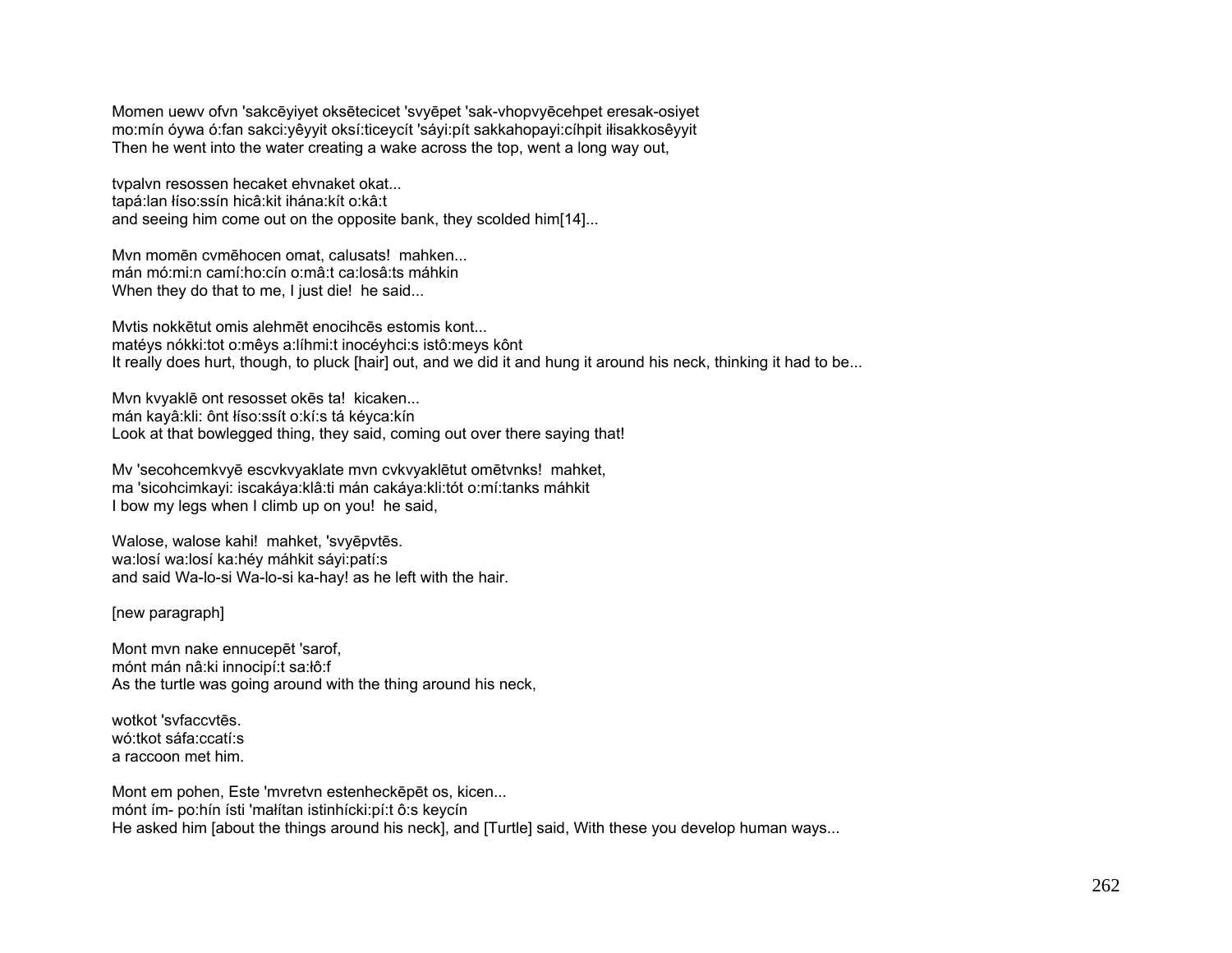Estomēt ohmen cenhēckehaks? kicen... istó:mi:t óhmin cinhî:ckiha:ks keycín How did you get them? he asked...

Este-puse hoktalusē ocēpvkat, mvn taknafket omvkis, kihcen... isti-pósi hoktă:<sup>ⁿ</sup>losi: ocî:paka:t mán tákna:fkít o:makêys kéyhcin I have an elderly grandmother and I beat her, he said...[15]

Ayat epuse hoktaluse licēt omat, Wotko tat momusen ahyet, â:ya:t ipósi hoktă:<sup>ⁿ</sup>losi léyci:t ô:ma:t wó:tko -ta:t mô:mosin áhyit And immediately Raccoon went to where his elderly grandmother lived

my epuse hoktalusat ernafkytēs. ma ipósi hoktă: <sup>n</sup>losa:t íłna:fkatí:s and beat her.

Mont elēcēt omat, hvtvm mvn onvyetvn kont aret, mónt ilî:ci:t o:mâ:t hatâm mán onayitán kônt a:łít And having killed her, and wanting to tell,

cuko likēn eroret omat, cokó léyki:n iłô:łit o:mâ:t he went and arrived at a house,

Waluset! maket ēti naken makeko tayet eshueren... wa:losít ma:kít i:têy nâ:kin má:kiko: tâ:yit ishôyłin and said, Wa-lo-sit! and could not say anything else as he stood there...

Naken onvyetvn ocvken omat, nâ:kin onayitán ó:cakin o:mâ:t If you've got something to say,

<sup>r</sup>ēsikvkēs okattan os, kihocen, łi:sêykaki:s o:kâ:ttá:n ó:s keyhô:cin blow your nose, they said,

<sup>r</sup>ēskan, osahwvt omvten, łî:ska:n osá:hwat ô:matin and when he blew, it was a crow,